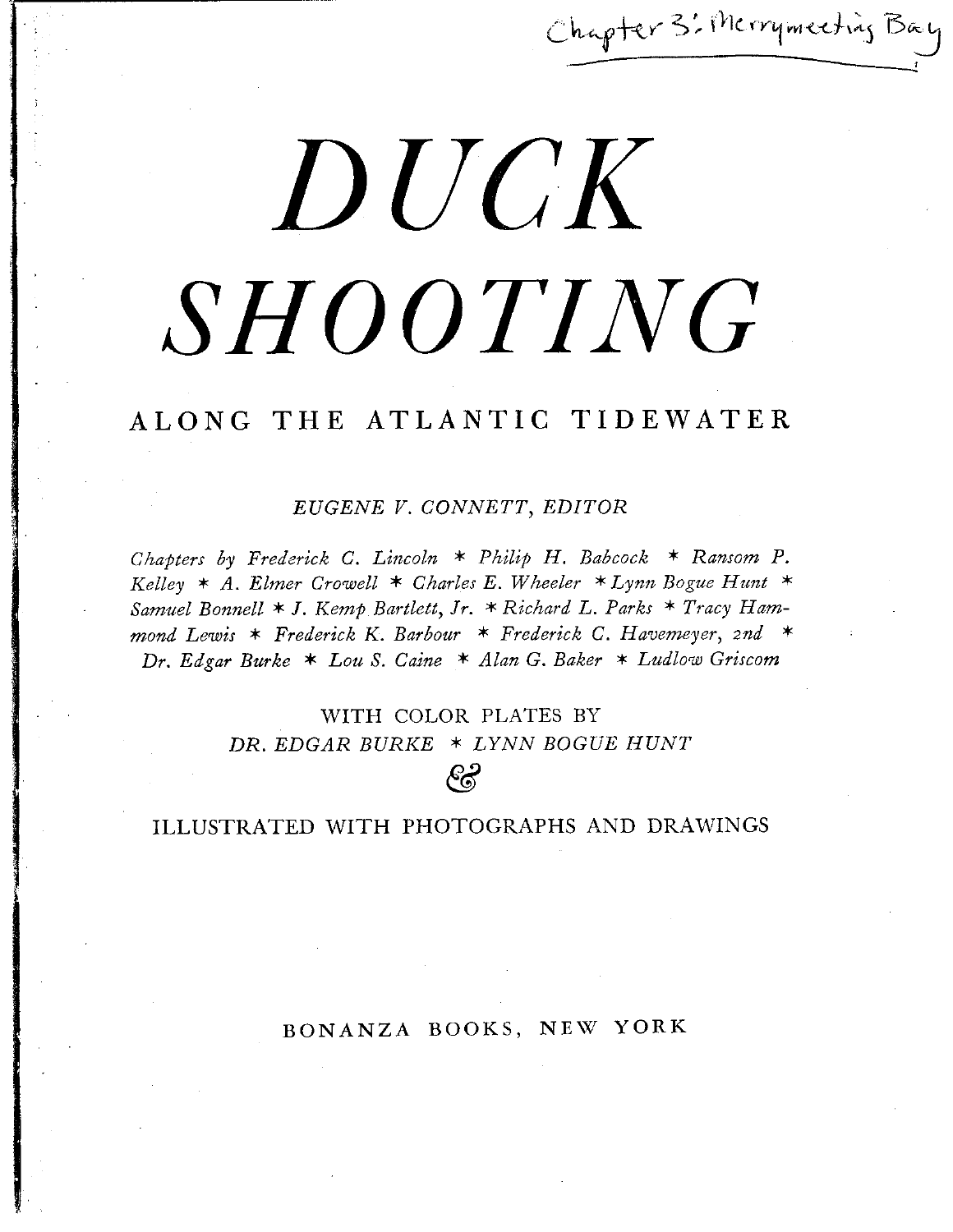## COPYRIGHT, 1947, by WILLIAM MORROW AND COMPANY, INC.

### Published simultaneously in the Dominion of Canada

This Edition is Published by Bonanza Books, A Division of Crown Publishers, Inc., by Arrangement with William Morrow and Company, Inc.

#### PRINTED IN THE UNITED STATES OF AMERICA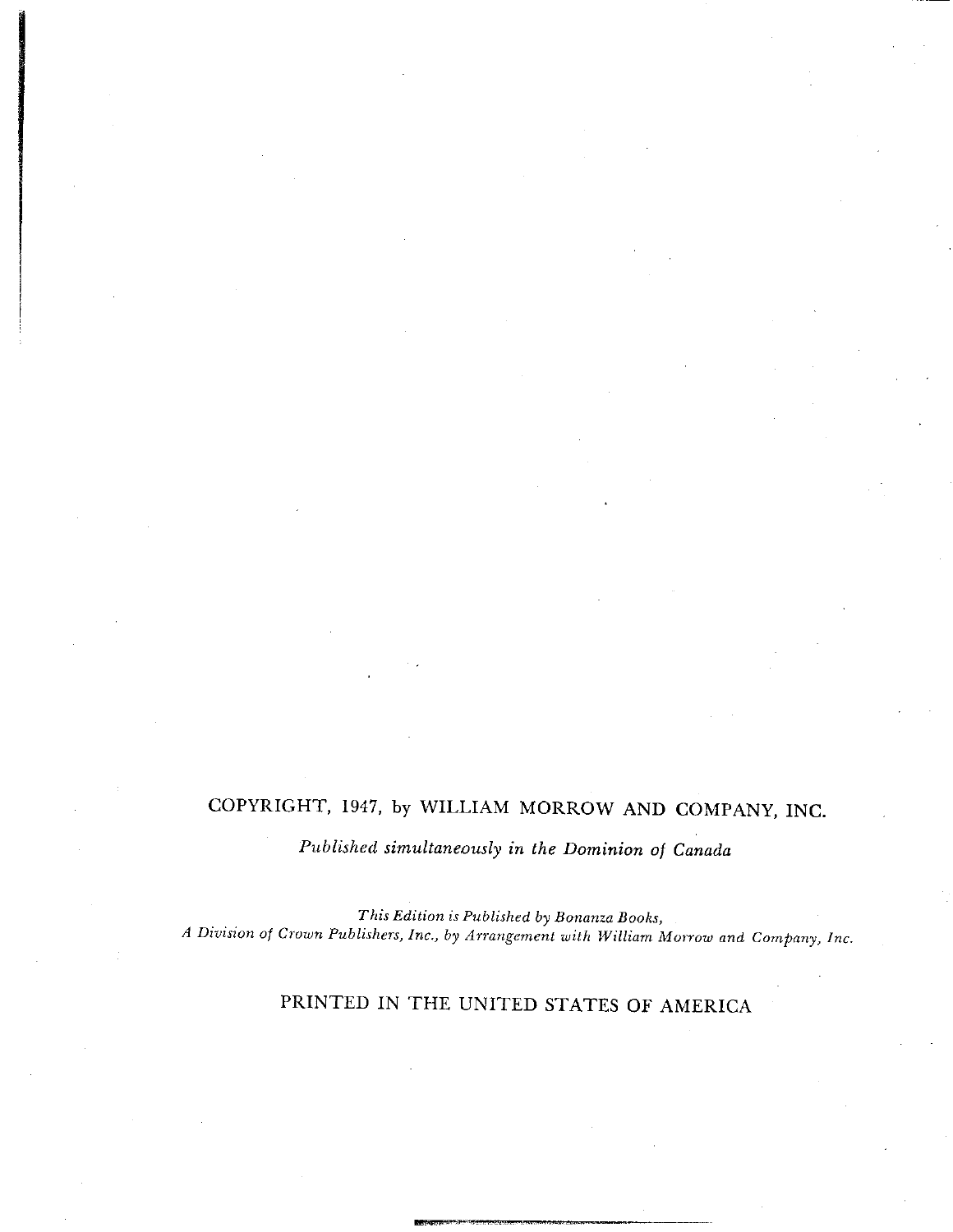# **Contents**

| Preface BY EUGENE V. CONNETT, EDITOR                       | υ       |
|------------------------------------------------------------|---------|
| I. The Future of American Wildfowl BY FREDERICK C. LINCOLN | 3       |
| II. New Brunswick BY PHILIP H. BABCOCK                     | 21      |
| III. Merrymeeting Bay BY RANSOM P. KELLEY                  | 45      |
| IV. Cape Cod Memories BY A. ELMER CROWELL                  | 56      |
| V. Long Island Sound BY CHARLES E. WHEELER                 | 61      |
| VI. Long Island Pond Shooting BY LYNN BOGUE HUNT           | $77 \,$ |
| VII. Great South Bay BY EUGENE V. CONNETT                  | 86      |
| VIII. Barnegat Bay BY SAMUEL BONNELL                       | 105     |
| IX. Chesapeake Bay BY J. KEMP BARTLETT, JR.                | 113     |
| X. Eastern Shore of Virginia BY RICHARD L. PARKS           | 133     |
| XI. James and Potomac Rivers BY TRACY HAMMOND LEWIS        | 161     |
| XII. Back Bay BY FREDERICK K. BARBOUR                      | 181     |
| XIII. Currituck Sound BY FREDERICK C. HAVEMEYER, 2ND       | 189     |
| XIV. Pamlico Sound BY DR. EDGAR BURKE                      | 202     |
| XV. Florida BY LOU S. CAINE                                | 223     |
| XVI. Louisiana Marshes BY LYNN BOGUE HUNT                  | 230     |
| XVII. Making and Painting Decoys BY DR. EDGAR BURKE        | 238     |
| XVIII. Retrievers BY ALAN G. BAKER                         | 269     |
| XIX. Waterfowl BY LUDLOW GRISCOM                           | 288     |
| Index                                                      | 301     |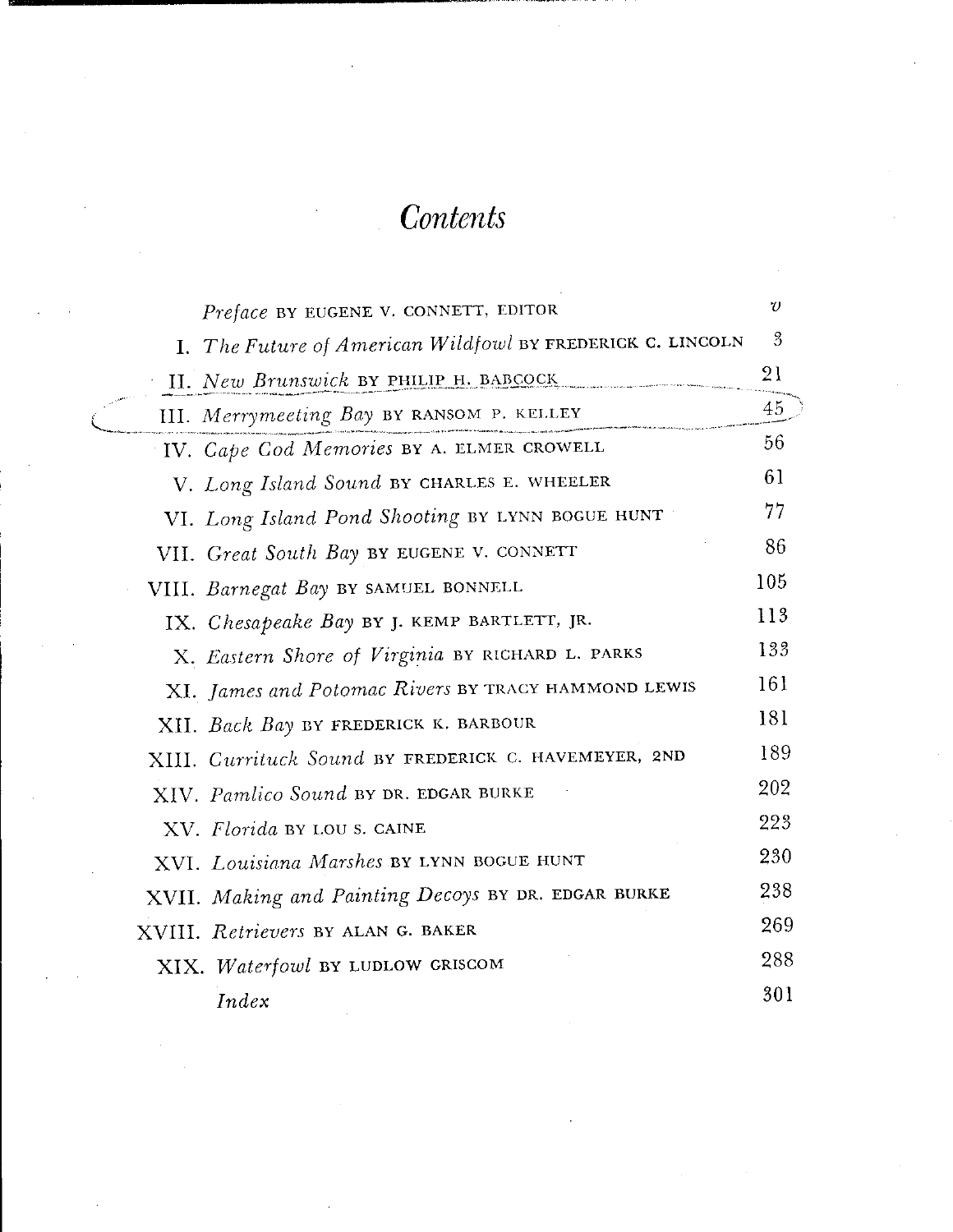#### $I$  I I

# Merrymeeting Bay

#### BY RANSOM P. KELLEY

ERRYMEETING BAY is in south central Maine. Two great rivers,  $V_{\perp}$  the Androscoggin, coming from New Hampshire, and the Kennebec, coming from Moosehead, join with the Eastern, the Abbagadassett, the Cathance and the N{uddy rivers to form an irregular, shallow bay eighteen miles long and a mile to thrce miles wide. This frcsh water bay has a five and one-half foot tide two hours latcr than at the mouth of the river twenty miles away. Within half an hour's flying time are many large salt water bays on Maine's deeply indented coast line. In the winter the Bay is frozen ovcr from early December until early April. Two-thirds of its arca is exposed at low water and is much broken up with small channels and guzzles. In the summer and fall the flats are covered with heavy vegetation, mostly wild ricc and bulrushes but almost any known duck food that will grow in fresh, cool water can be found on either the mud flats or sand bars or in the guzzles. N'Iuch of the shore line is wooded although there is considerable farming on the intervalc lands on the west shore of the Bay.

The Merrymeeting area offers twenty thousand acres of the finest conceivable habitat for wildfowl and is singularly blessed, in that it lies at the

45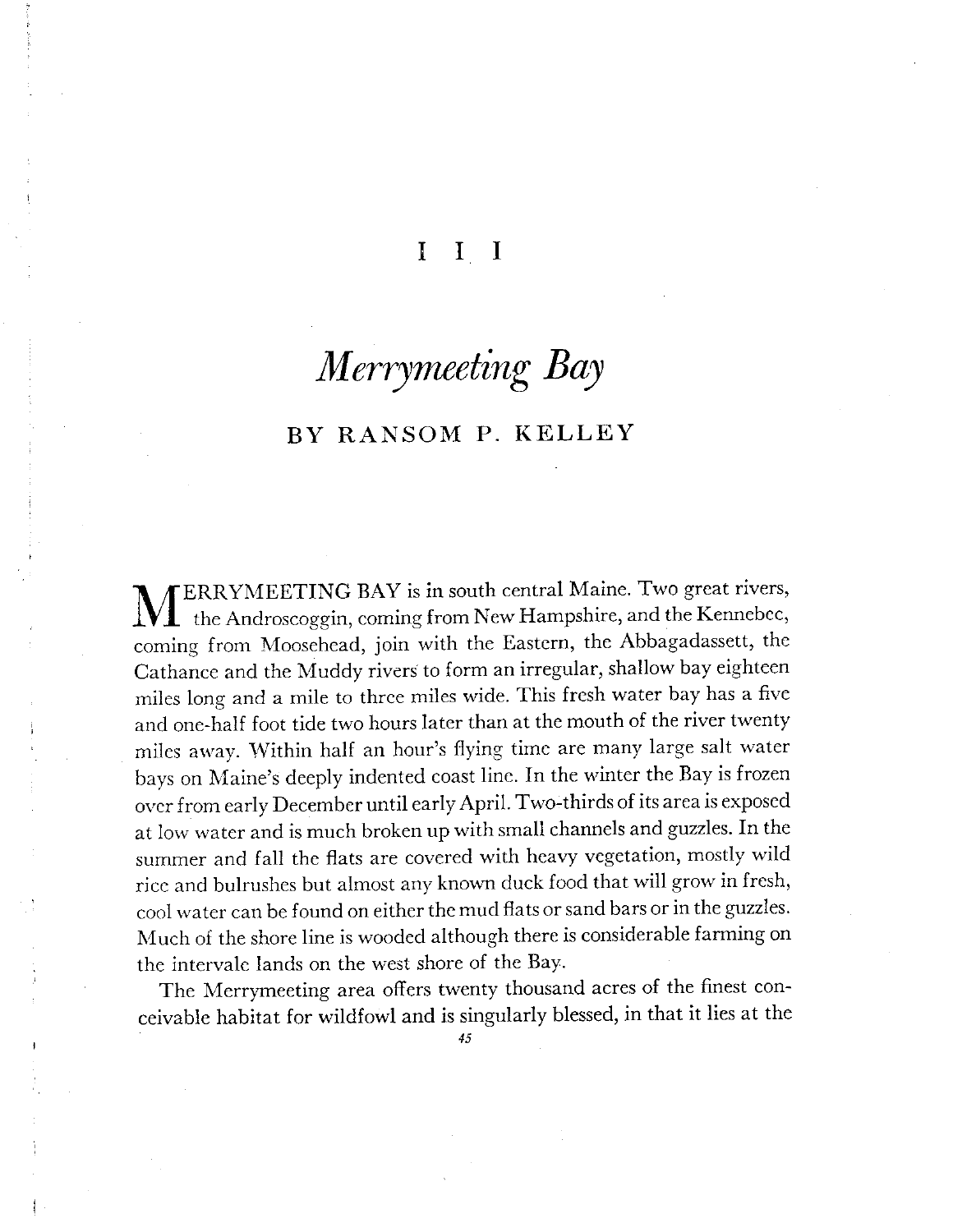#### 46 MERRYMEETING BAY

intersection of two of the three main Maine flyways of waterfowl, and so close to the third that many birds from the coastal flyways work the Bay. From the meager banding records at hand, the first flyway leads from James Bay in a northwest-southeasterly direction across the St. Lawrence near Quebec city, Lake St. Francis and Lake Megantic in Quebec; thence through the mountain pass at Chain of Ponds, across the Belgrade Lakes to Nlerrymeeting, approximately one hundred miles from the international boundary, two hundred miles from Quebec and six hundred miles from James Bay. This flyway is fed by birds from the Umbagog area. The second flyway, running north northeast and south southwest brings the birds three hundred miles from the mouth of the St. Lawrence, Labrador and Davis Strait, across the St. John River near Maine's northern tip, throueh Square Lake and on across to the Penobscot Valley. This flyway crosses near Pushaw Lake into the Sebasticook watershed, which leads them directly to Merrymeeting. The third and last main flyway comcs along the coast, and the birds, after passing outside Mt. Desert Island, cross Penobscot Bay and the low country south of the Camden hills, many of them entering the bay area through the Eastern River, although some come in directly from the sea and many more that have stopped to rest in the coastal bays join in with the local birds that are trading back and forth into the Bay.

While gunning at Merrymeeting you soon learn that if a local gunner says "duck" he means a Blackduck *(Anas rubripes tristis)*; and "goose" means a regular Canada Goose (Branta canadensis canadensis), for these two birds make up the bulk of our hunting. Quite common also are the Blue-winged Teal (Querquedula discors), Green-winged Teal (Nettion *carolinense*) and the American Pintail *(Dafila acuta tzitzehoa)*. Our common diving birds are the Greater and Lesser Scaup (Nyroca marila and Nyroca affinis), the Ring-necked Duck (Nyroca collaris), the American Golden-eye *(Glaucionetta clangula americana)*, and the Buffle-head (Charitonetta albeola). All three Mergansers (Lophodytes cucullatus, Mergus merganser americanus and Mergus serrator) or Shelldrake are

ìέ b

SS tİ  $\overline{O}$ SC rs  $\mathbf{W}$ 

d. າບ່

 $\cdot$  h  $\overline{\mathbf{u}}$ re, m  $\alpha$  $uc$  $n_{l}$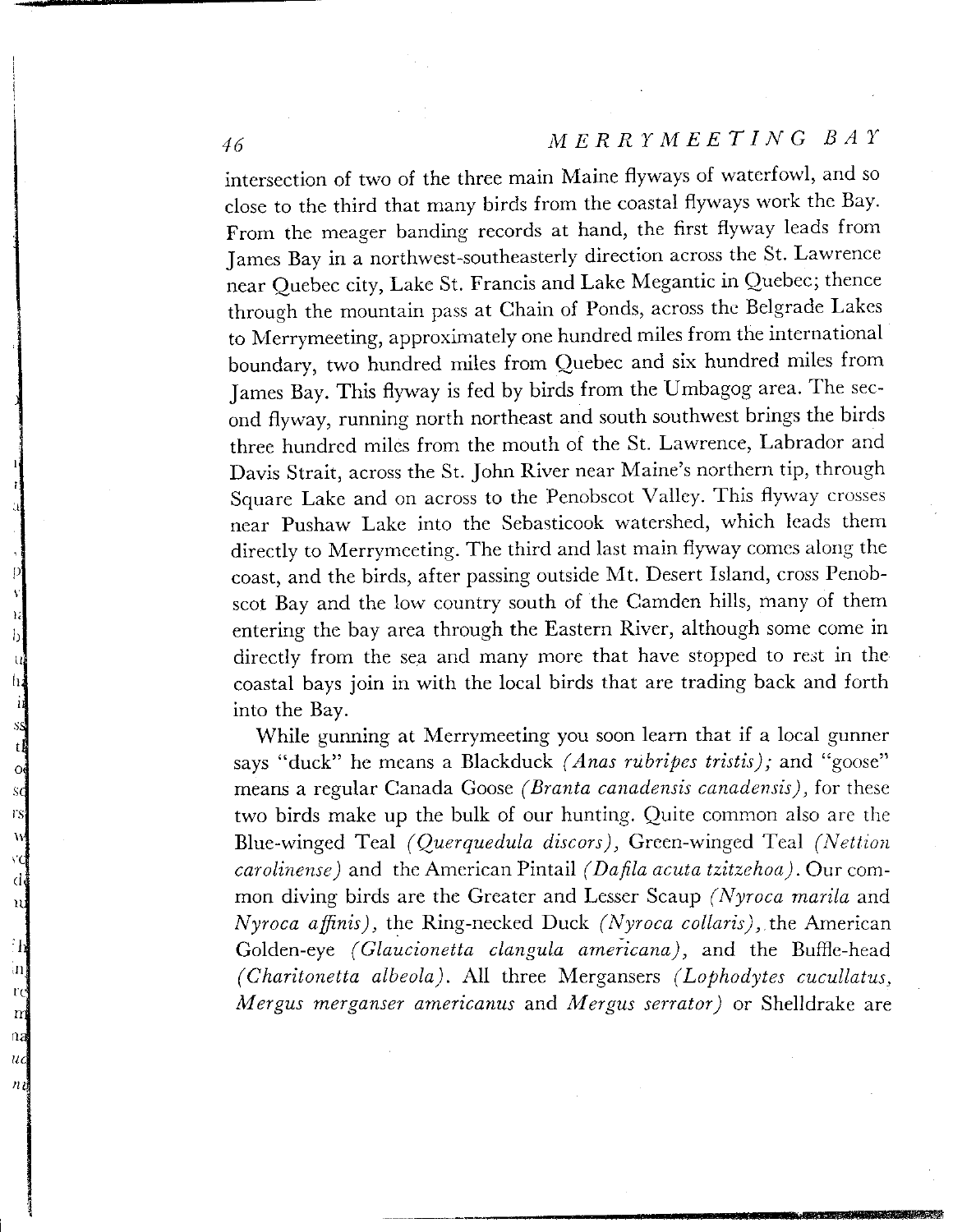# $R A N S O M P. K E L L E Y$  47

frequently scen. Mallards (Anas platyrhynchos platyrhynchos) are taken and scem to be less wary than the Blacks, particularly the females. During the last ten years I have taken occasional Barrow's Golden-eye (Glaucionetta islandica), Baldpate (Mareca americana), European Widgeon (Mareca penelope), Shovelers (Spatula clypeata), Redheads (Nyroca americana), Canvasbacks (Nyroca valisineria), Eiders (Somateria mollissima dresseri and Somateria spectabilis) and various kinds of Scoters (Melanitta deglandi, Melanitta perspicillata and Oidemia americana) which, when taken in migration before they get to the coast, are delicious eating and are not at all fishy. Wood Ducks (Aix sponsa) are seen occasionally and are usually passed up if recognized in time. The only Cinnamon Teal (Querquedula cyanoptera) I have ever seen in the Bay I encountcred while working a bunch of geesc; we let them go and didn't get any qecse.

The Canada Goose has again become very common in Merrymeeting. Last fall during the entire open season there was not a day but what we saw one or more flocks passing through. The height of the flight seems to be between the middle and the last of October. I have taken Lesser Canadas (Branta canadensis leucopareia) and one Hutchins's Goose (Branta canadensis hutchinsi). Snow Geese (Chen hyperborea hyperborea and Chenhyperborea atlantica) occasionally stop in and I have definitely identified one flock of Cackling Geese (Branta canadensis minima). Brant (Branta bernicla hrota) are often seen in the Bay after an easterly storm.

The American Coot (Fulica americana) or Crowbill, as he is locally known, visit us in large numbers and it is interesting to watch them form a circle and blufl out a Bald-headed Eagle. The eagles are usually very numerous at the start of the duck season and are not at all well liked. Thcse birds are also very effective in keeping Phcasants from becoming too numerous in the open farming country on the western shores of the Bay. Grebes and Loons are also occasional visitors.

Early histories of Maine mention large quantitics of waterfowl in Merrymeeting Bay and some of them claim that the Indians brought ricc seed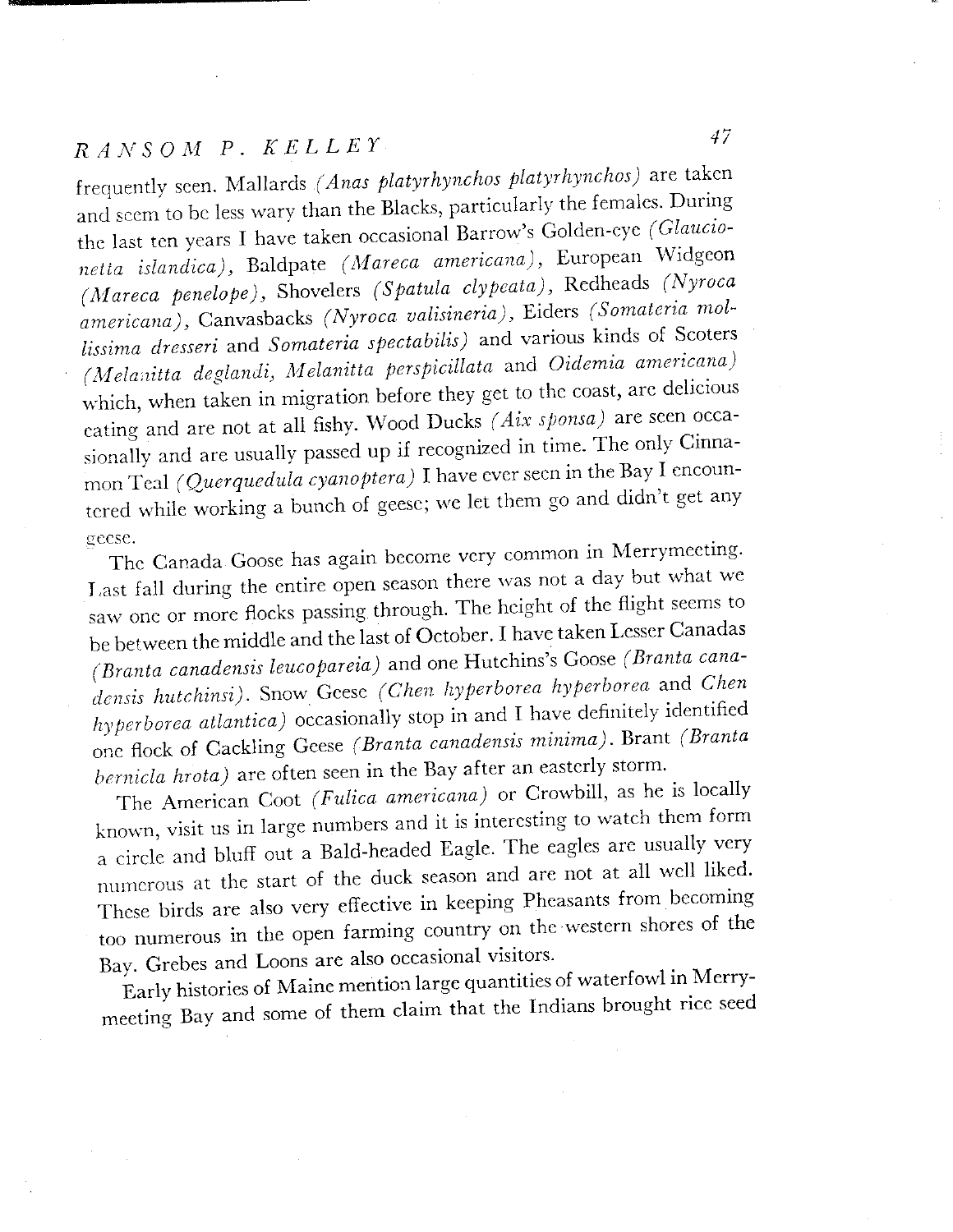# 48  $M E R R Y M E E T I N G B A Y$

to the area from the midwestern part of the country. There are many conflicting local legends, the most commonly accredited of which claims that Captain Jack brought the first seed to the Bay in the 1840's. During the last fifteen years the Fish and Game Department has introduced many fresh strains of aquatic plants in the Bay. Giant bulrush seems to be crowding out the wild rice in some areas. It is particularly noticeable in the Big Cove, Bluff Head Cove and many other places, that the wild rice is most thrifty where the geese have concentrated in the spring. The geese in their feeding habits dig up quantities of bulrush roots and while so doing do a nice job in planting the wild rice seeds left over from the previous fall.

The market gunners at the turn of the century were active in Merrymeeting. Most of them used flat-bottomed, single scull boats and their methods of operation were very effective. Their boats were usually fourteen or fifteen feet long and about sixteen inches deep at the deepest part. They were rigged for rowing and some of them carried a light mast and sails which could be stowed. They were sculled with a short, four foot, crooked oar through a leather-bound scull notch set well off-center in the stern. They used no decoys but traveled around the Bay looking for flocks of feeding or resting birds. They often spent an hour or more working a flock of birds until they got them setting just right. A double eight or six shot in a strap took a heavy toll and then a second gun was used in the air. One of the famous early hunters carried a double six, two tens and two twelves, all muzzle loaders. In later times the modern repeating guns replaced the muzzle loaders and double floats became more common.

By the middle 30's Merrymceting was at its prime as a sportsman's paradisc. The market gunners had turned to guiding. Bill Darton had had his try at gunning with the use of stationary floating blinds. After an abortive attempt to outlaw the gunning float in a short but bitter fight in the legislative halls at Augusta, permanent floating blinds were outlawed. Double scull boats became the usual method of gunning.

In any area different gunners have different methods, but Merrymeeting could be roughly divided into two distinct areas, "Down the Bay" and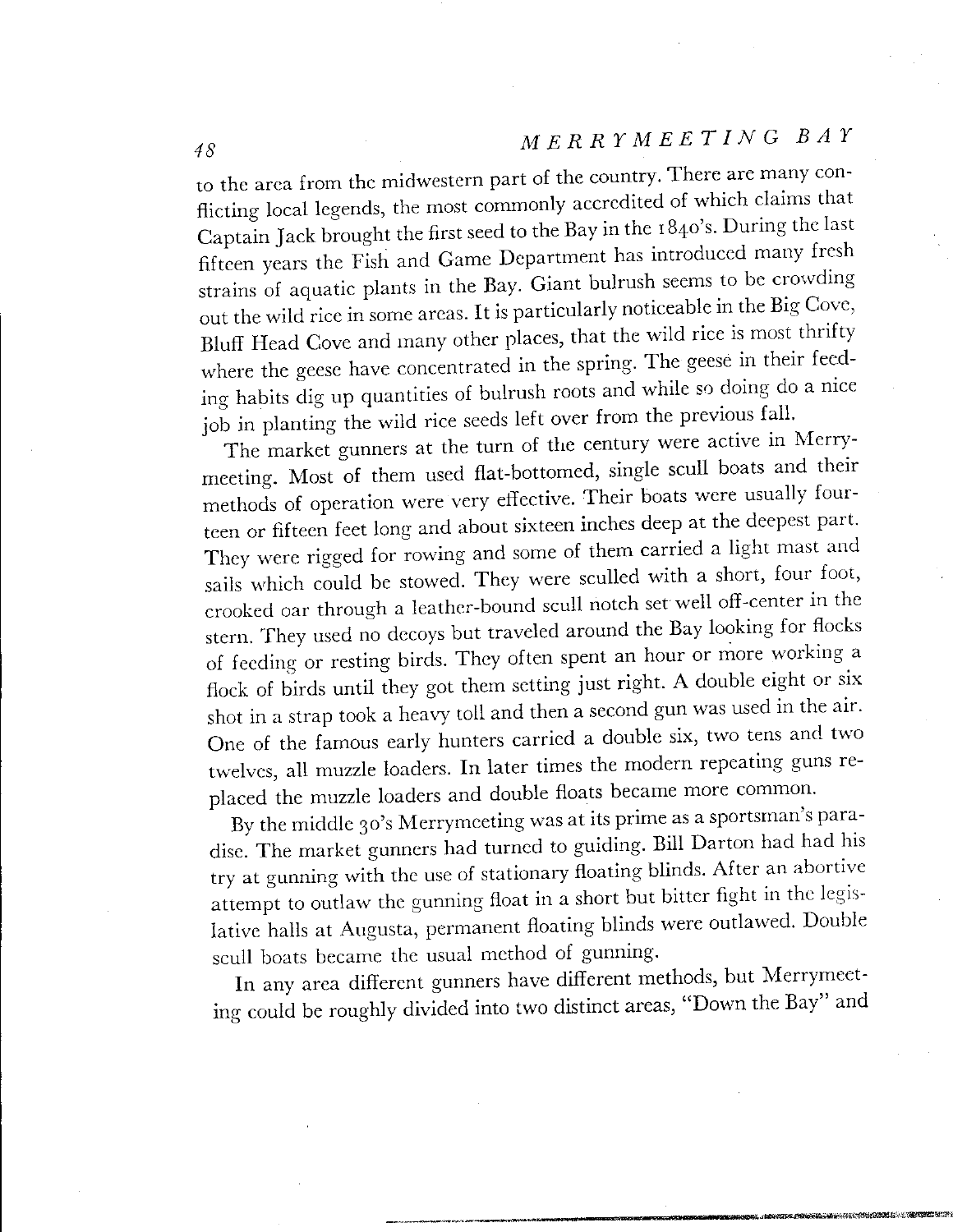# $R A N S O M P. K E L L E Y$  49

"Up River." Up river the gunners are apt to gun in the same set, day after day, and flat-bottomed boats are most generally used. Down the Bay, below Browne's Point, the gunners are apt to roam more and use bigger roundbottomed boats. Let's gun a day in each place.

For our up river day let's gun with Captain Harold Houdlette on Green's Point, at the mouth of the Eastern River. After a leisurcly but ample breakfast we walk a few hundred yards down the shore to a little brushed-in shelter. The flats in front of us are just covered with water, as it is two and one-half hours before high tide. For the next five hours wc will have good water to gun. It being early in October, the weather is comfortably warm and a light southwesterly wind gives promise of ideal conditions. Through the rice and bulrushes a mowed path runs westerly four hundred yards to the Kennebec River channel. There are two pools mowed out of the bulrushcs, each about thirty yards.in diameter, one on either side of the main path. They are reached by branch paths and a heavy fringe of grass has been left at the ends of the paths. The Captain has just returned from setting a dozen blocks and five sets of shadow dccoys in the southern or windward pool.

Above our hcads we can hear the repeated roar of passing flocks of ducks and as the light grows brighter we can see birds by the thousands flying down river. At legal shooting time, the Captain tells us to be prepared to go out on a scull. As there are several boats gunning nearby we don't want to waste any more time than necessary. The boat is hauled stern first on the beach beside the blind. It is a fourteen and one-half foot flat-bottomed craft, with a ten foot open cockpit thirty-four inches wide. The sides and bow arc decked in and covered with grass. The Captain's gun lies across the thwarts behind a shooting board, which is a moveable shelf with grass tacked on it. My gun is put in the bow along the starboard side, and on the floor boards there is a rug for warmth and dryness. A low whistle from the Captain makes us watch over the decoys wherc a flock of eight big Blacks are circling. Once thev almost land; two birds are below the grass; but shooting up-wind flares them; however, they circle again. This time as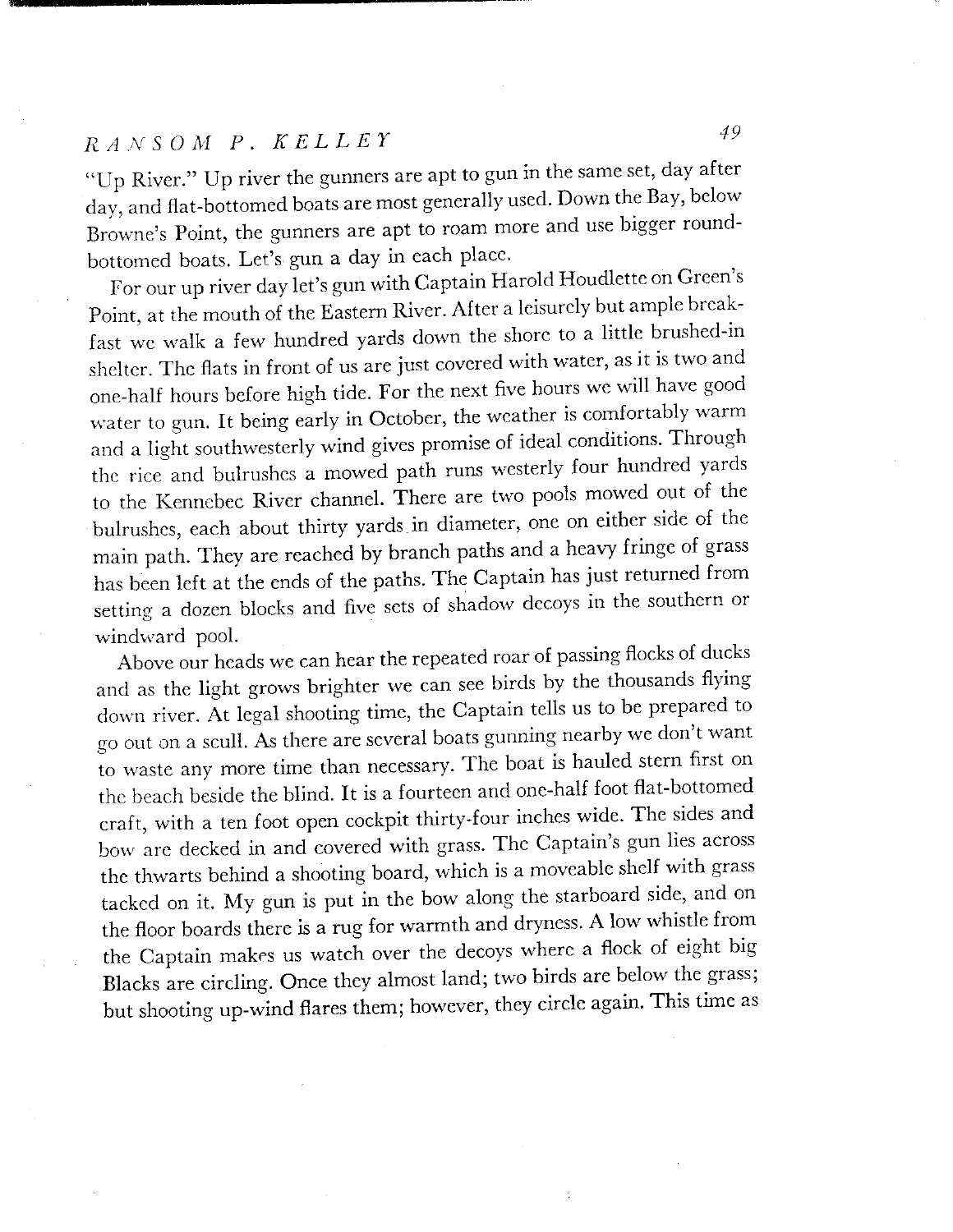they circle four birds drop into the leeward pool and the other four go off down the Bay.

Following the Captain's instructions, I climb into the boat and after sitting down in the bow, I work forward, lying on my back until my head is so low that I can just see over the bow of the boat. My gun stock is under my right elbow, my right hand handy to the safety, my left hand comfortably on the forestock. The barrel of the gun rests on the combing and the muzzle sticks out eight or ten inches at a very low angle. After seeing me properly stowed in the bow, Cap pushes the boat off and warns me to keep perfectly still until he tells me to sit up and shoot. The birds, he tells me, should be just to the left of the bow when the crucial moment arrives.

Using a four foot crooked oar thrust through a scull hole in the transom, Cap, who is also lying flat on his back with just his head cocked up, slowly, but very steadily, propels the boat out the mowed pathway towards the pools. Tirnc never passed so slowly and every instant I expected that the ducks would discover that something was wrong or would be frightened by someone shooting nearby. At last we turned off into the right hand channel and the boat scemed to be going so slowly that I doubted if we were moving at all. I had stripped off my heavy top clothing before leaving the shore, but I discovered that I was sweating profusely and I could hear my heart pounding so loudly I was afraid the ducks could hear it and think it was an Indian war drum. Just as the bow entered the thin fringe of grass separating us from the pool, the Captain swung the boat to the right and slowly came to a stop. About twenty yards from me I could see a pair of birds. One of them seemed to be looking right at us but he soon dropped his head. At the Captain's word, I sat up.

The birds looked at us for a surprised second and then jumped into the wind. I swung onto the right hand bird and carefully covered him, but it was my third shot that brought him down. Captain Harold very nicely one-two-threed the others. I had the feeling that I had been shooting where the bird had been because my sitting position slowed my swing. We picked up the birds and went ashore.

\_,\*a,{qqrtr!&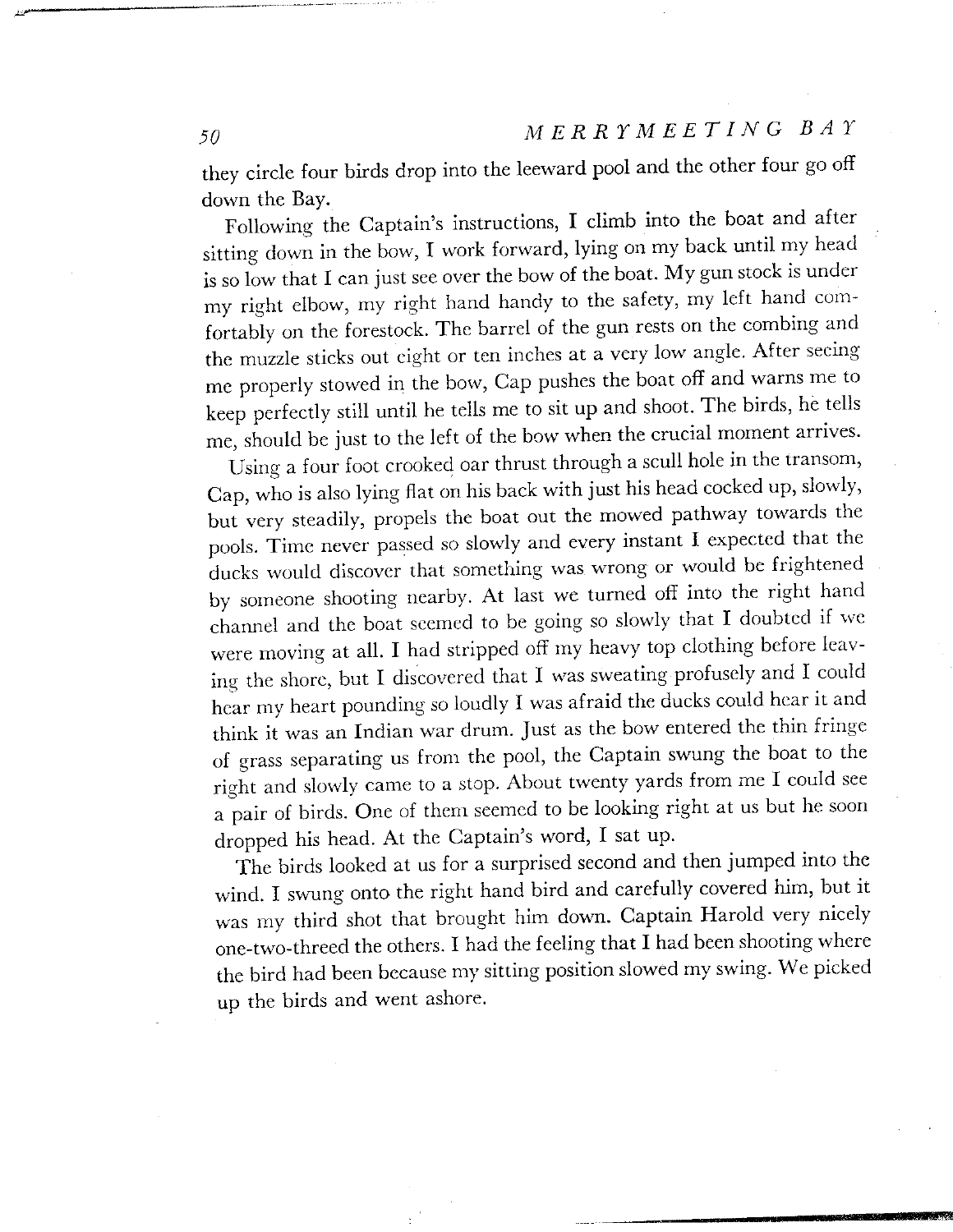#### RANSOM P. KELLEY

For the next four hours we had interesting shooting. The singles, the pairs and small flocks decoyed beautifully and from then on the Captain left the shooting to the bow man. Our execution was not good, but by elevcn o'clock we had a reasonable number of birds.

Thcre was a nice set of goose blocks in the channel, a gunshot or more from the mouth of the mowcd path. The tide had left us, and as I qucstioned the Captain as to what camc next, a bunch of geese appeared high in the north. It was apparently a family of six who had come a long way, for without circling and hardly opening their mouths, thcy lit in thc broad river channel beyond the goose blocks. After quickly changing to heavier loads, I took my place in the bow and the Captain slid the boat out over the mud. The grass on each side of the pathway concealed him from the birds. As we reached the open water he siid into the boat and we started down river after the geese. The birds in the meantime had drifted away with the tide and were perhaps three hundred yards from us. We worked down the edge of the channel, using the channel bank for a background, until we were below the geese. Then he slowly swung out into the river and headed toward the birds. The light southerly breeze was on our quarter and we were headed down the sun-path toward the geese. They paid no attention to us until we were within one hundred and fifty yards of them and then they turned and headed for the goose decoys. We crowded them faster and faster, until we were sixty yards from them, then, at the warning call of the gauder, they quickly turned into the wind and, after spreading out to get wing room, they jumped towards us. Between us we were abie to stop three goslings. Whcn we paddled back to the mouth of the path, we found a mere trickle of water coming ovcr the mud. We waiked in and hauled the boat after us.

After lunch and a council of war, we went back to the shore blind. The Captain had three suggestions. First, we could watch there and walk to any birds that lit in the pools; second, we could push the boat out to the channel bank and set our decoys in the open water, using the brushed-up boat for a blind; or third, we could take his dog in the brush for Partridge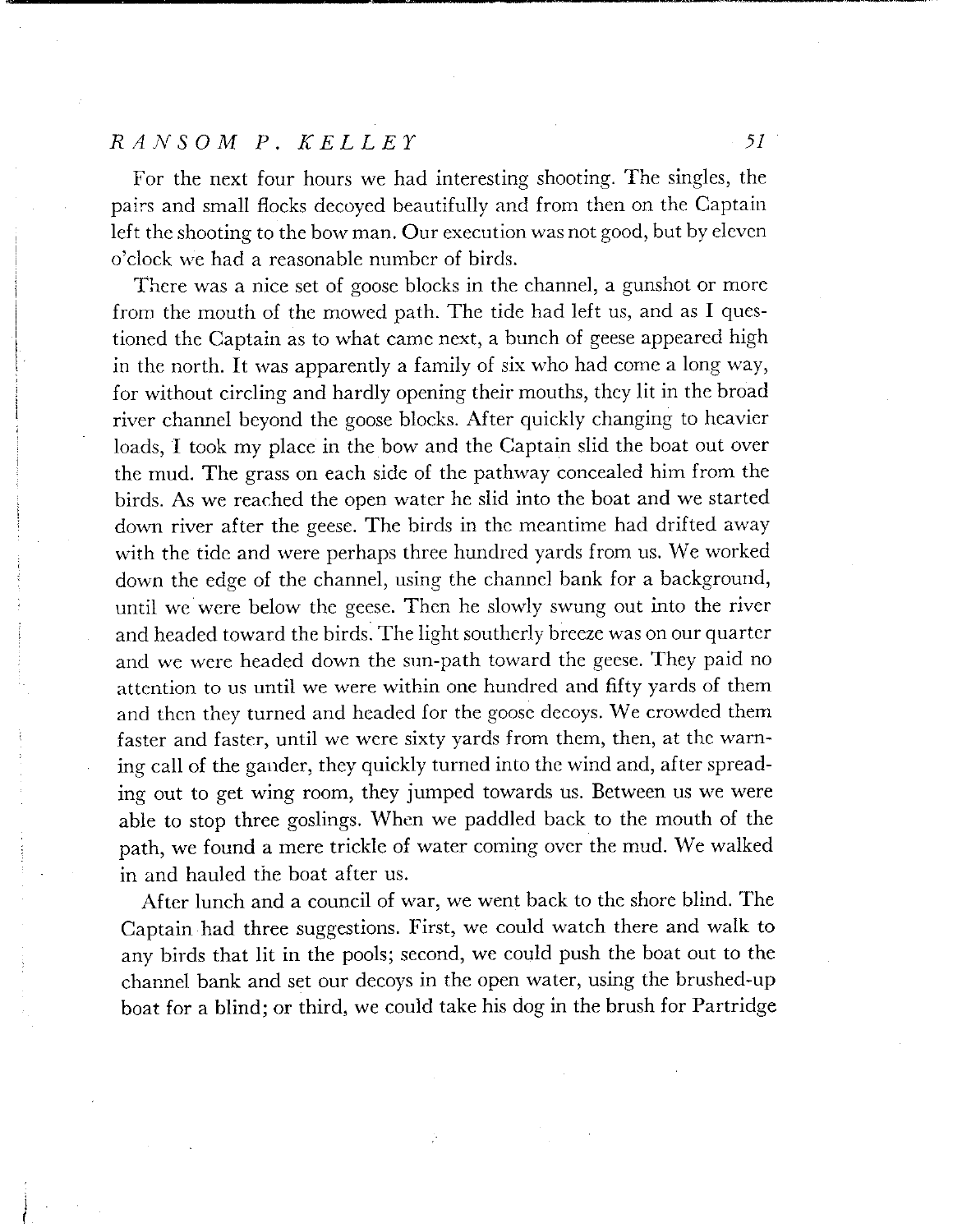#### 52  $MERRYMEETINGBAT$

and Woodcock. The wind had dropped to an "Irish hurricane," and there was hardly a cloud in the sky, and we figured with full bellies it would be more comfortable to nap on the shore and follow the first plan.

After an hour, without seeing a bird, three Mallards appeared from nowhere and lit in the northern pool. Two of us walked out within easy gunshot of these birds and we had the satisfaction of adding them to our bag. When we got ashore we counted up and figured we had enough for onc day. We picked up our gear and headed for Browne's Point, five miles down river.

The next day at Erle Browne's we found that each of us would have a guide for the day. There were nine boats going out from South Point this morning and we found the boats to be quite different from the one we had used the day before. These boats were each a little different and were sixtecn feet long and round-bottomcd. Some had a little decoration on them and others had none. Thcy wcrc paintcd a drab color. When I got in the bow of Erle's boat I found considerably more room, and that the rails were a little higher. As we left the shore and took count of stock we found that we had in the boat our guns, two lunch boxes, two shell boxes, two pairs of binoculars, our rain clothes, twenty-one cork decoys, eight sets of shadows, a large bundle of twenty-three pieces of arbor vitae brush, and a spare seven and one-half foot oar. I noticed that Erle was poling the boat at a good rate of speed without too much apparent effort.

As we headed down the Bay we made quite a flotilla; but four of the boats kept along the shore to the westward and Erle told me that they were headed for Bluff Head Cove. Another boat turned off in a guzzle and the guide said he thought he would set Pogge's Hole. We turned into the Big Guzzle and the fair tide pushed us up through very quickly. This guzzle branched three ways, just before it reached the Abbagadassett channel. Two boats took the south branch and one went to each of the other branches.

The boat behind us set its decoys in a pool at the guzzle's mouth. We continued to the southward a couple of hundred yards. Our eight sets of shadows we set on a trawl along the outside edge of the bulrushes. Then

6. 安全国家经济管理学院/安全学习 计编辑项目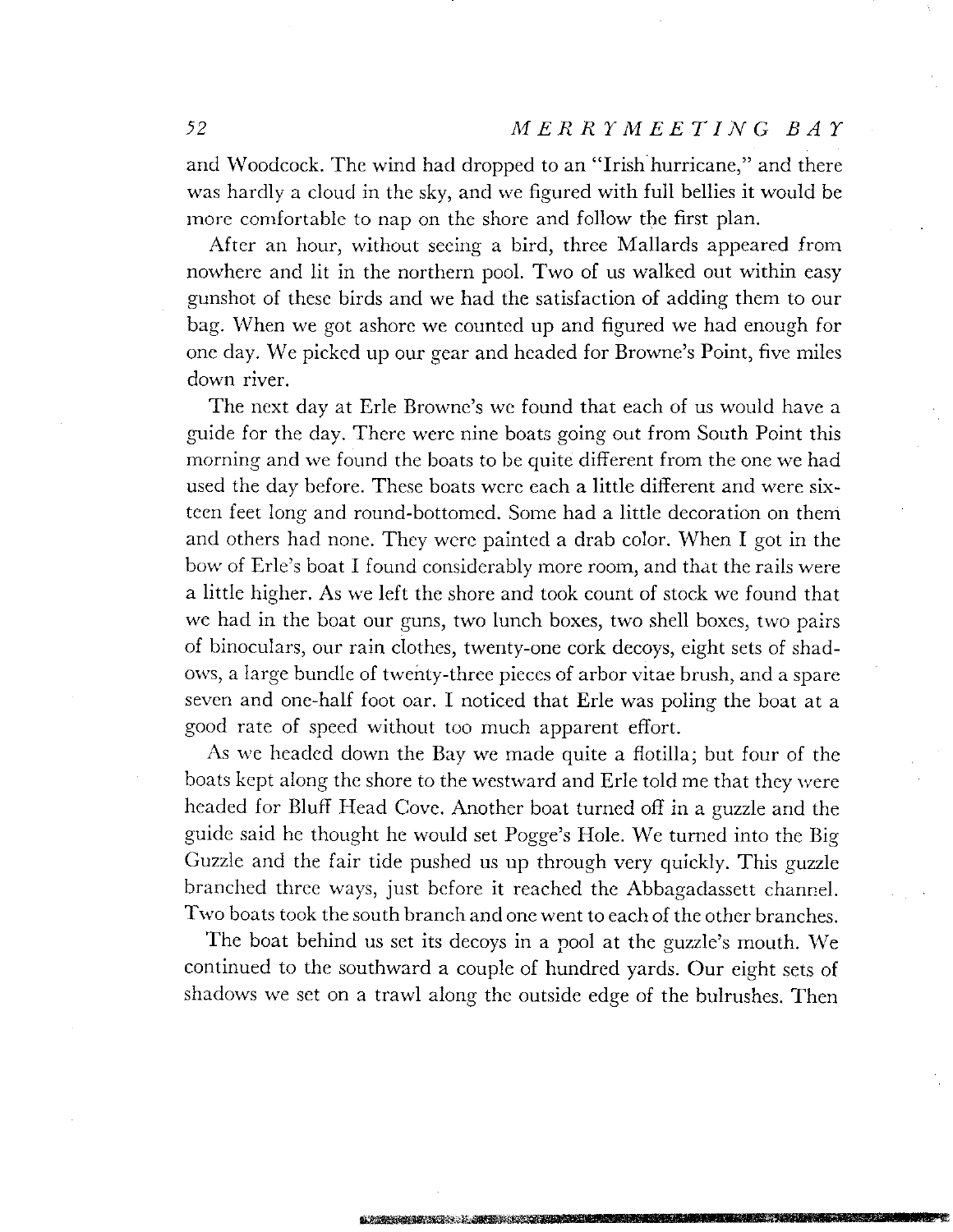

Aerial view of Merrymeeting Bay shooting grounds.



A goose that didn't get away. .

 $\frac{1}{2}$  $\mathbb{I}^{\mathbb{I}}$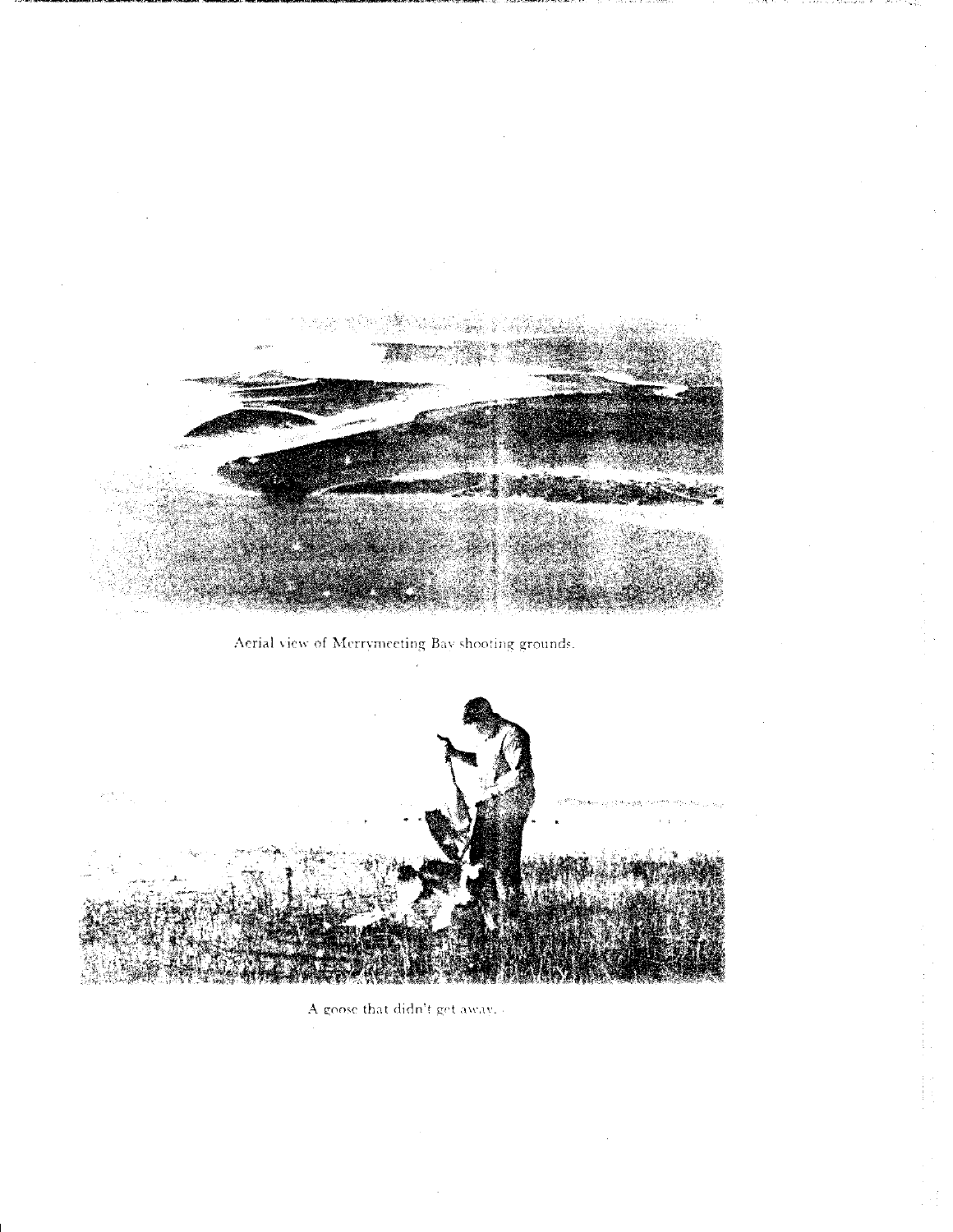

Poling out cripples in typical boat. Note shooting positions.



Some lunch while waiting for ducks to fly.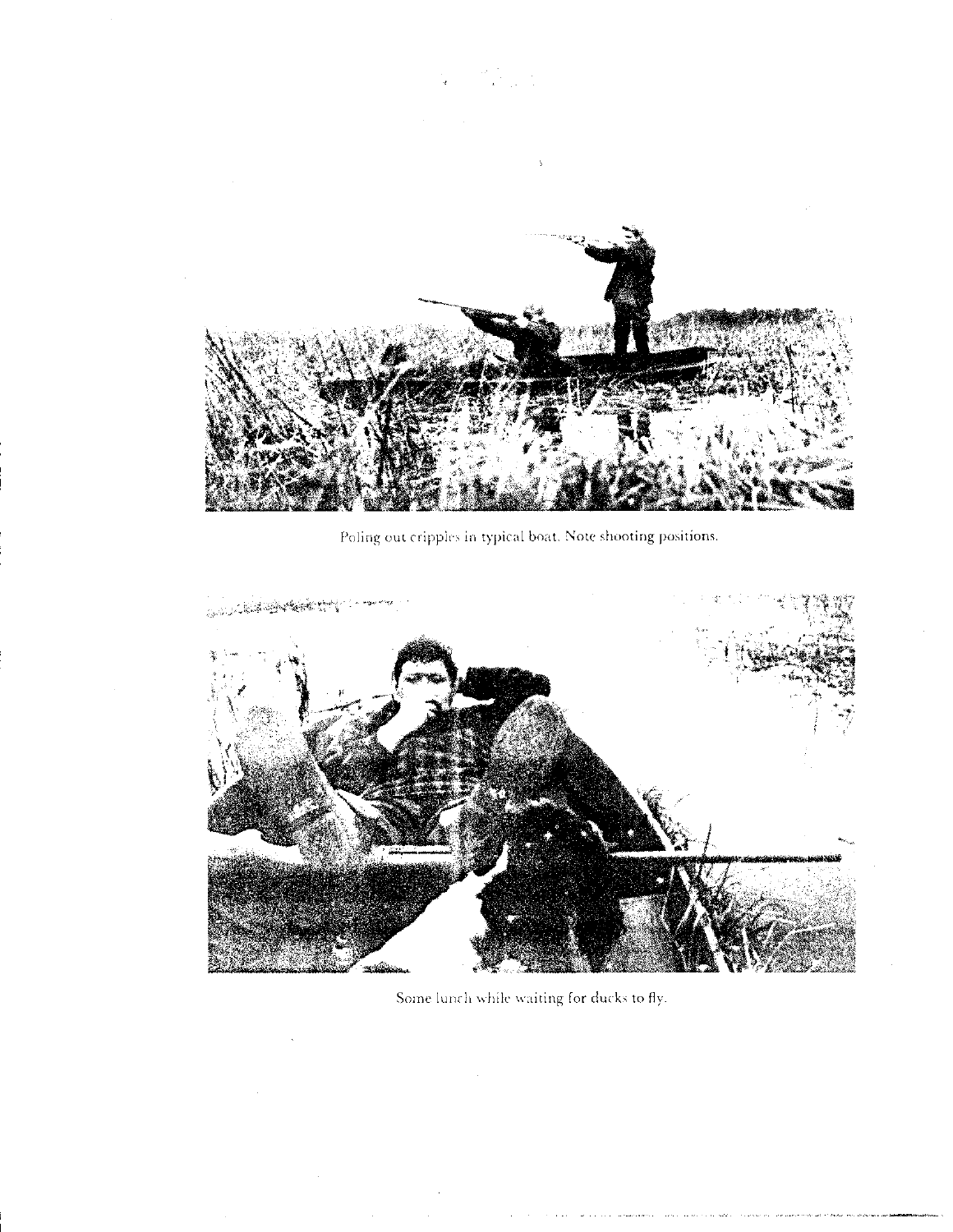#### $R A N S O M P. K E L L E Y$

we pushed into the grass fifteen yards and sct out block decoys partially in the pools and partially in the bunches of rice and bulrushes. Then we turned back, and ahead of us I could see the other three boats finishing their sets. The four boats pushed back down the main guzzle for about four hundred yards where we rendezvoused in a small side guzzle.

The air secmed to be full of ducks and many large flocks were headed out to sea. We could see other bunches landing in the open water sanctuary a couple of miles away. Before long one of thc guides told us to kcep still, and a bunch of twenty or more Blackducks started swinging the decoys. They would start to settle in one set and then flare and move on to the next. There was a moderate southerly wind blowing which put a nice ripple on the water and made the decoys look more natural. Finally a pair of birds droppcd into our decoys and four swung back and 1it in the northernmost of the four sets.

Erle started out for our birds and another boat came along in back of us. As we went booming up the guzzle with a fair tide, Erle explained to me that, according to the unwritten law of the Bay, it was "our scull" as our birds had lit first, and that the other boat would scull his birds but not shoot until our birds jumped. As we broke around the corner I saw a bird swimming into the grass and heard Erle mutter: "That's good; I hope they'll stay therc." The birds had apparently 1it to our shadows and swum into them. Not finding them to their liking they had started into the grass to see the other decoys. As we swung in by the shadows Erle told me to be ready as he didn't know just where the birds would be. Suddenly he told me to "take 'em" and as I sat up he jumped to his feet to back me up. One bird brokc to the left and the other to thc right. As my right-hand bird folded I heard the splash of his, hitting the water. I looked to our left to see how the other boat was making out and could see three dead birds in the air at once. They were nearly out of sight before we heard the five shots that cleaned up that flock. We quickly pickcd up our birds and paddled back to the other boats, and during the next six hours there was something doing every few minutes for one or the other of the boats. Thc tall talcs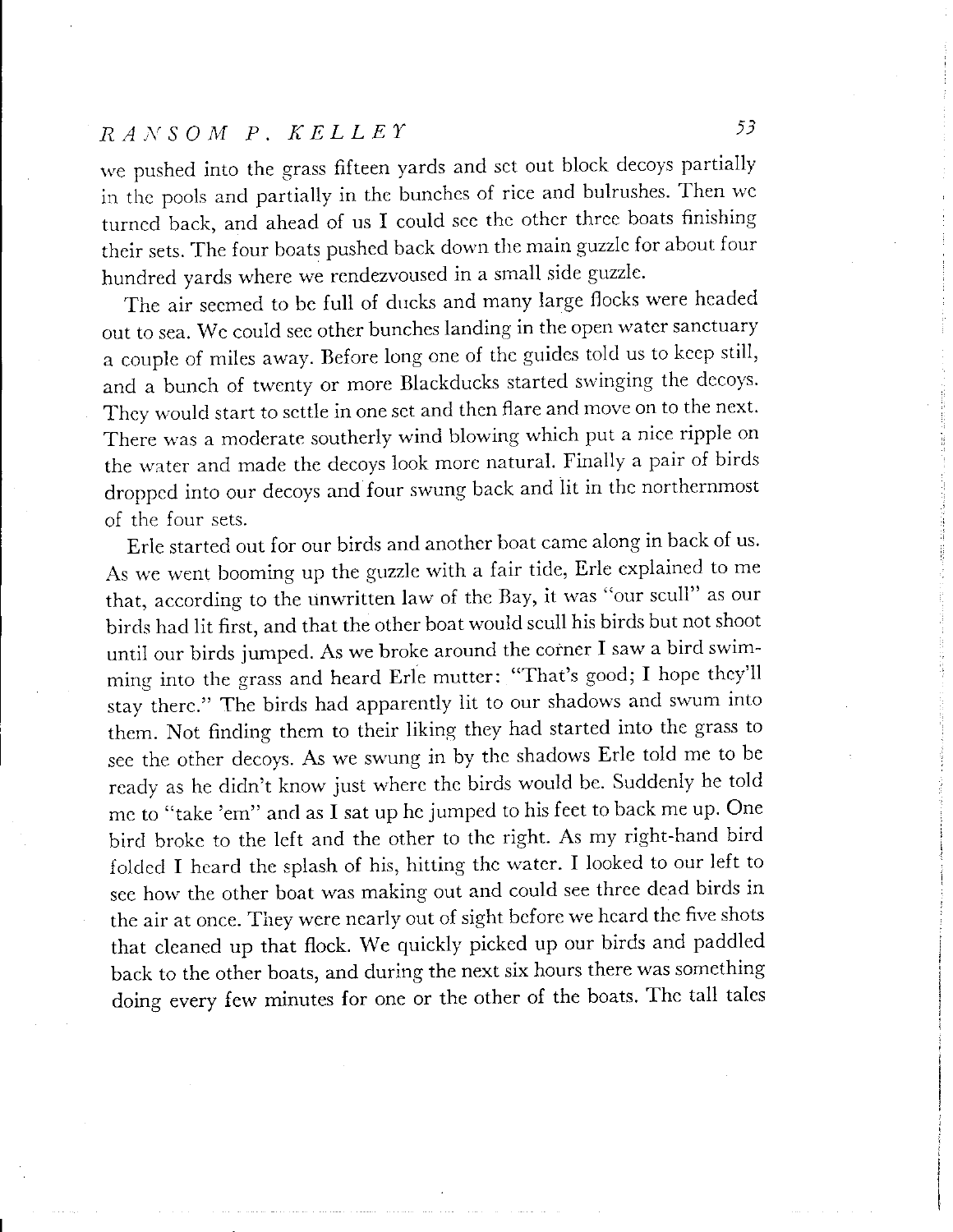that were told as we waited for more birds to appear would have shamed Baron Münchausen.

It was noticeable that time after time a few birds would decoy from a large flock and the rest would go back to open water, unmolested. One flock of twclvc lit bctween our decoys and the ncxt set. \\/e made a successful two-boat scull on this flock, and between us we stopped seven birds.

When the ebbing tide threatened to leave the guzzle dry, we picked up our decoys and set the shadows just outside a big bunch of bulrushes. Outside and beyond them, and a little downwind, we bunched our block decoys. At this time there was about eight inches of water over the mud. Wc put the arbor vitae brush in brush sockets along the combing of the boat and pushed into the big bunch of bulrushes where we soon grounded out. The decoys lay well to the left of the fore and aft line of the boat, with the furthest one about thirty yards from us. For the next hour nothing further happened, and the other three boats which were downwind from us had remained quiet. Thcn some singlcs and pairs appearcd, but thcsc fell to the downwind boats. As I composed myself for a nap, a remark from Erle called my attention to six big Blacks headed our way from the river channel. Without a single circle they plopped onto the mud just outside our decoys. Erle gave the word and I sat up and tried to shoot with a face full of brush. My bird finally pitched down into the Abbagadassett channel. Erle sat there laughing at me; he had made no move to reach for his gun. We draggcd the boat back out of the bulrushes and slid her over the mud to the channcl. The bird that I had shot was a cripplc and thc strength of the ebb tide took us well down the Bay before we eventually pickcd him up.

A rnile or so beyond us was a large raft of Blackducks that had drifted out of the Sanctuary. Erle got rne down so low in the boat that only oncc in a while could I see the water thirty yards ahead of us, and, after putting a good application of vaseline on thc sculling oar, started the lone scull after the rafted birds. When we were within a few hundred yards of the birds, Erle struck a slow and steady pace. He had instructed me to hold